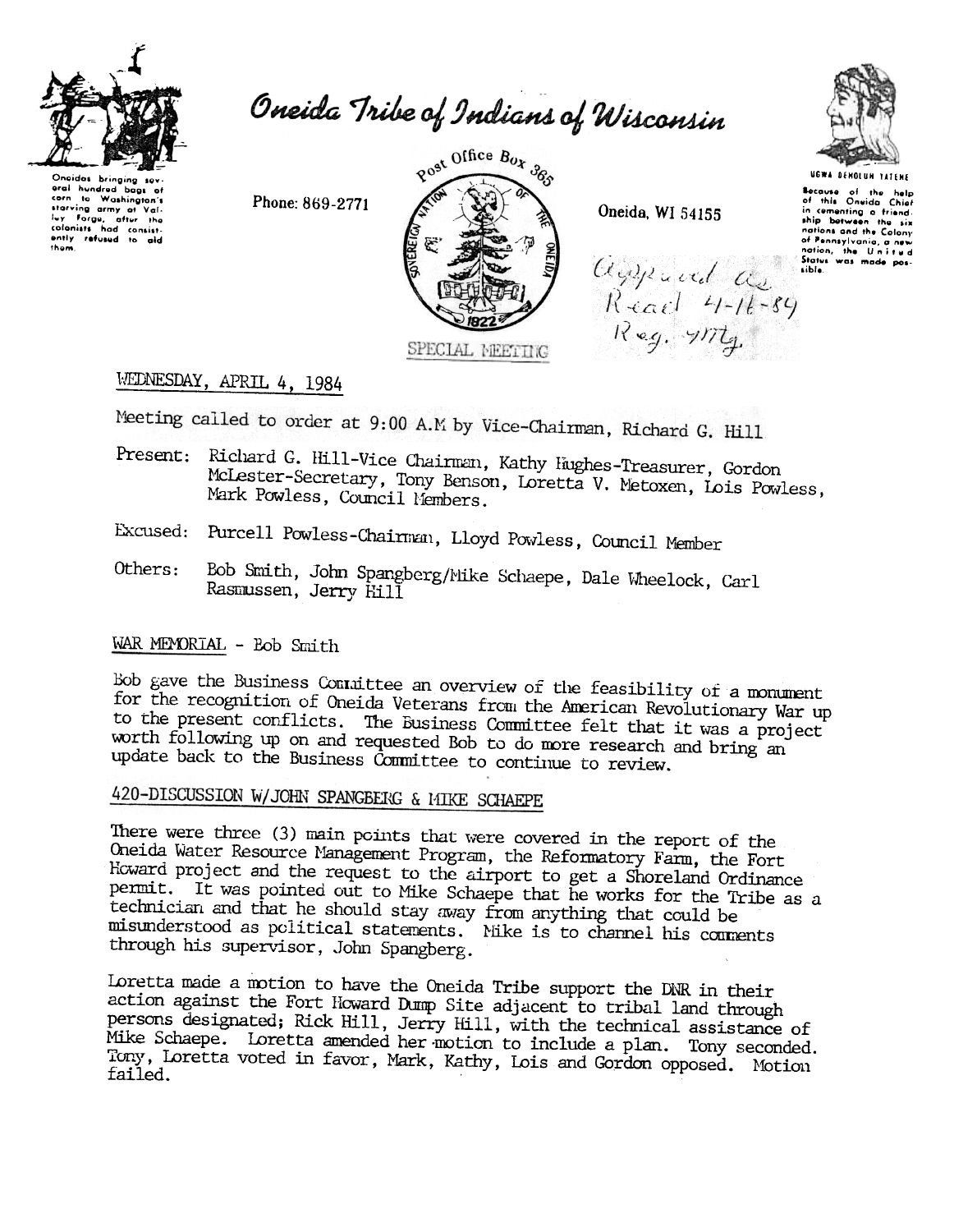Oneida Tribe of Indians of Wisconsin Special Meeting - April 4, 1984 Page 2

Discussion w/Mike Schaepe & John Spangberg (Continued)

Lois made a motion to have Rick bring back a report about supporting the DNR on the Fort Howard Dump Site on Friday, April 13, 1984. Loretta seconded. Motion carried.

 $010$ -FINANCE & APPROPRIATION RECOMMENDATIONS (PER MEMO 4/3/84) - Kathy Hughes

1) 84-110 Water Resource Management budget modification to delete DNR Revenues of  $$79,220$  leaving  $$51,257$  which is a tribal contribution. Kathy moved to approve the budget modification. Gordon seconded. Two abstentions. Notion carried.

060-LETTER OF SUPPORT FOR NATIVE AMERICAN GRADUATE EDUCATION PROGRAM AT UNIVERSITY OF WISCONSIN MARQUETTE - Lloyd Powless

Kathy moved to table until Lloyd Powless was present. Gordon seconded. Mark abstained. Motion carried.

PERSONNEL - Dale Wheelock

Reclassification of Income Maintenance Position: Loretta moved to table this item until Friday, and have the director, Harriet Reiter be in attendance to answer questions on the reclassification. Gordon seconded. Motion carried.

Employability Improvement Specialist: For information only. Recommendation of Brian Denny to Housekeeper position at the Oneida Health Center as per procedural exception for RNIP of October 21, 1983. Tony moved to approve. Lois seconded. Motion carried.

### 040-ACTIVITY CENTER-ADDITIONAL COST REQUIREMENTS

The electrical bid specifications did not provide for the electrical contractor to furnish and install electrical hook-up from the transformer pad (outside) to the main switching gear (inside). The meters are outside on this project W.P.S. will not do the hook-up. The electrical contractor has provided a quote (attached of  $$2,999.40$  to perform the work). The architect has reviewed the costs involved and recommends approval of this change order.

Kathy moved to approve the bid. Gordon seconded. Motion carried.

R.J. Parins had "arranged" for the pea gravel to be supplied at a cost of \$10.00 per cubic yard delivers. Carl has verified this cost. One hundred forty-seven (147) cUbic yards were required to provide the base specified. approval of an add-on of \$1470 to R.J. Parins purchases order is recommended.

Kathy moved to approve. Gordon seconded. Lois abstained. Motion carried.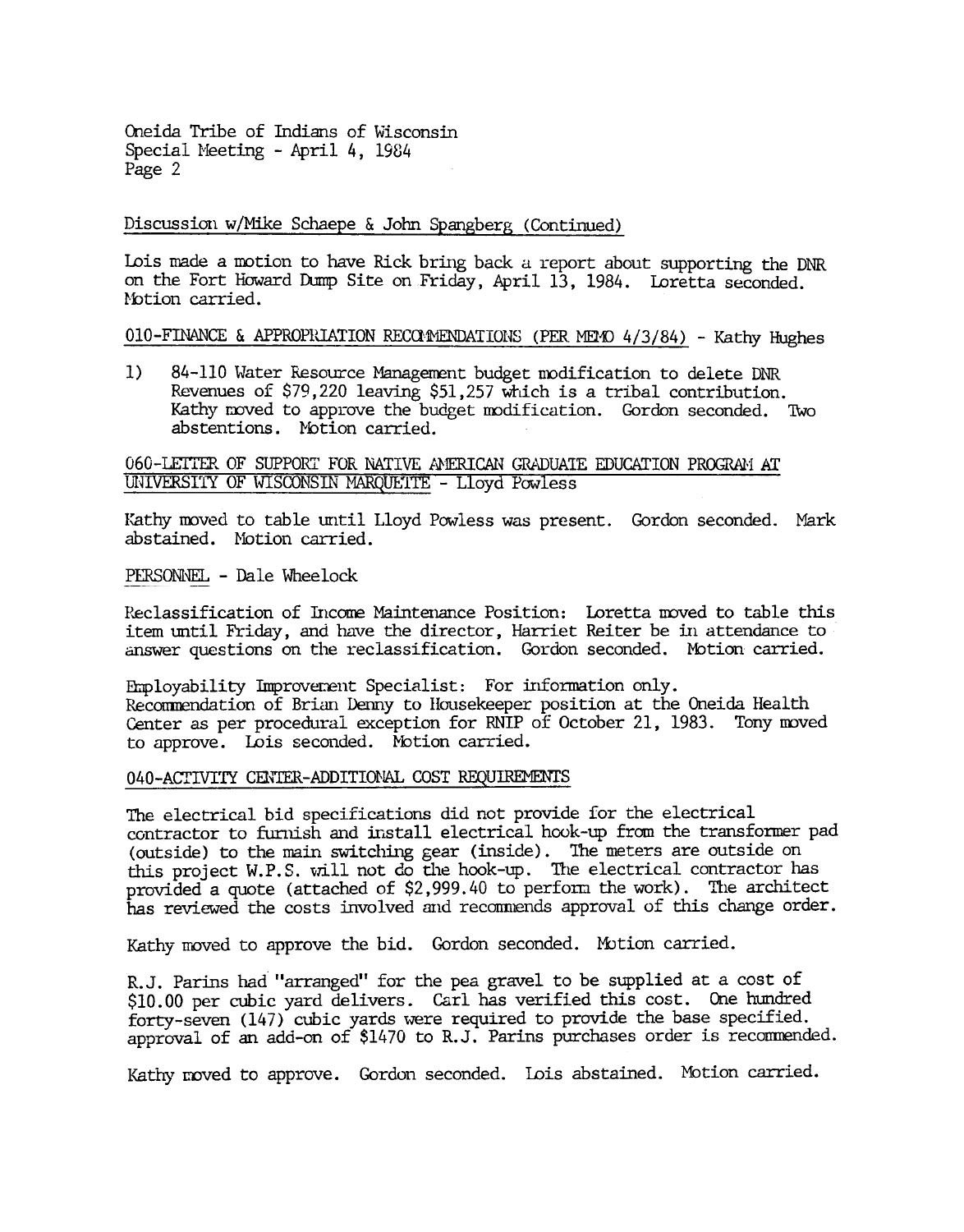Oneida Tribe of Indians of Wisconsin Special Meeting - April 4, 1984 Page 3

Activity Center (Continued)

Sandra Ninham has requested that the walls in the two offices and gift shop be covered with vinyl such as the walls in the playing area as opposed to painting which is now specified. The cost difference as supplied by the painting contractor is \$1,075. The vinyl will provide a higher quality. Approval of this request is recommended.

Kathy moved to approve. Gordon seconded. Tony opposed. Motion carried.

Carpeting for Activity Center: TWo (2) bids were received. Schleis Floor Covering: \$1,538.00 Prange's Business Interior: \$1,588.00

Lois moved to approve Schleis Floor Covering for the carpeting. Tony seconded. Motion carried.

Iroquois Construction has submitted a change order request for an additional \$11,094.75. This cost occurred during the installation of the trusses. The change order submitted by Iroquois states the cause as "due to weather conditions at the job site beyond our control." Because of the wet conditions the crane could not get behind the building to swing each truss into place. Instead each truss had to be first put on a fork lift by the crane and then walked into position by Iroquois Construction.

Mark made a motion to approve the change order. Gordon seconded. Tony opposed. Motion carried.

220-ELECTION/MEMBERSHIP ORDINANCE - Jerry Hill

Mark moved to review the Election Ordinance on April 13, 1984. Gordon seconded. Motion carried.

Mark moved to review the Membership Ordinance on April 13, 1984. Lorett seconded. Motion carried.

# 010-FINANCE & APPROPRIATION RECOMMENDATION (Per Memo of 4/13/84) - Kathy lIughes

1) Land Office - Budget modification and equipment purchase request (electrical meters), no additional contribution needed. Lois moved to approve the request. Gordon seconded. Motion carried.

There was discussion concerning the Purchasing Department obtaining bids for tribal projects. The Tribal Secretary was directed to send a memo to the Purchasing Department about the bidding procedure.